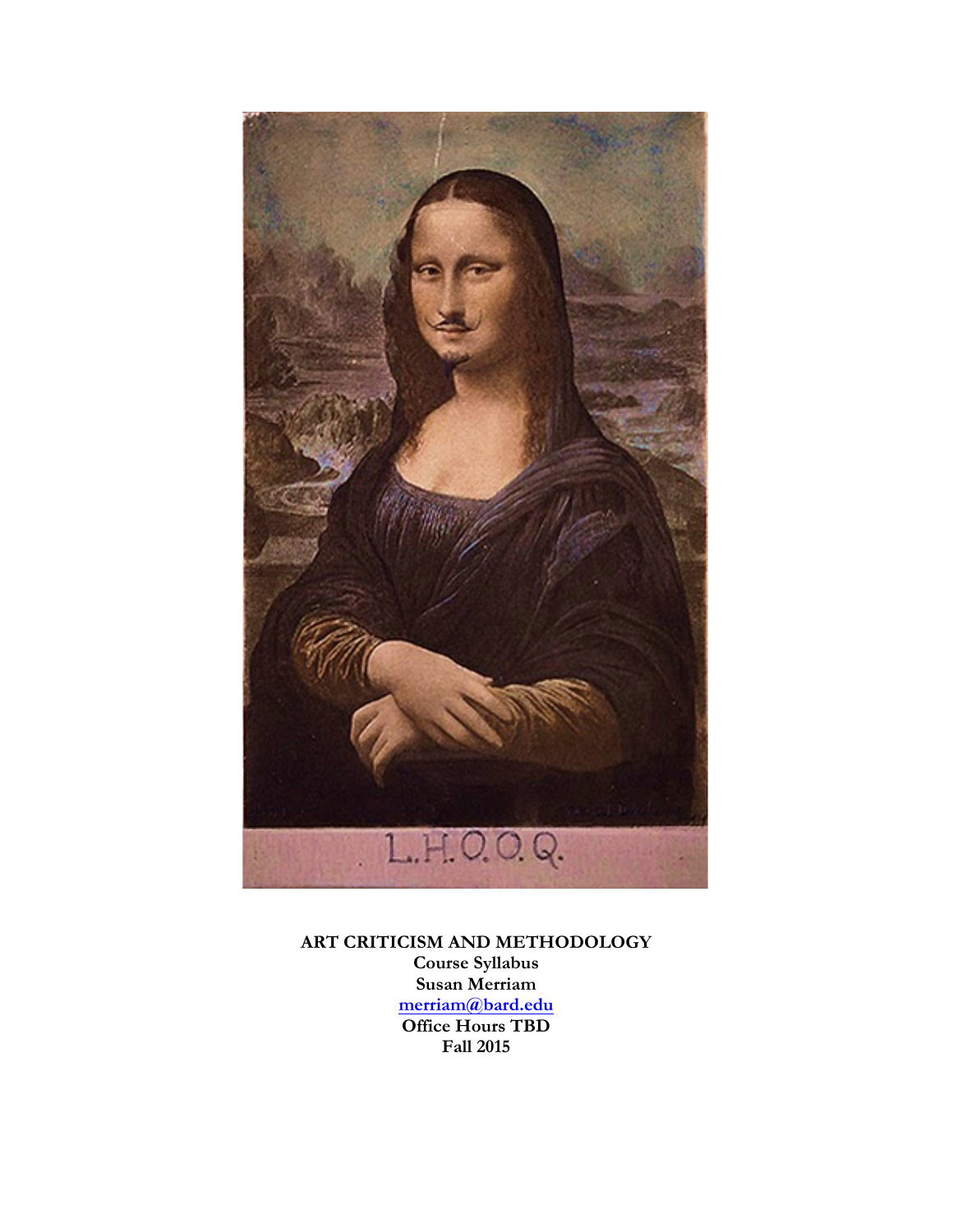#### **Course Description**

This class introduces you to the interpretive methods used in the study of art history as well as to the history of the discipline itself. Each week you will read a series of texts that formulate or adopt a particular methodological approach. The readings are selected to give you a sense of art historical method in practice, and to help you become a more critically aware reader and writer. The course employs two types of weekly written assignments. The first will ask you to respond to the assigned texts using a prompt. The second will require you to use each week's method to interpret a work of art or object that you have chosen to study for the entire semester. Looking at the same object through a variety of interpretive lenses enables you to see how interpretation is formed by one's own historical context, point of view, and ideological formation. Your final paper for the course will develop an original argument about your chosen object using the research you have done throughout the course. In addition to written work, you will do three short presentations. Readings, written assignments, and presentations will be supplemented by work on a portfolio (a collection of your work for the course and a series of short reflections) and workshops on a range of topics including research, footnotes and bibliography, thesis development, and public presentations.

## **Course Aims and Outcomes**

At the end of the semester you should have a good basic knowledge of the way art history is approached in terms of method, an enhanced sense of what it means to develop an original argument in the discipline, and a better understanding of the mechanics of reading, writing, and research in art history.

While this course is designed as a major's seminar, the skills and knowledge you develop will be transferable to other subjects and ways of learning. At the end of the course, your reading, writing, and presentation skills will be sharpened. You will have developed the ability to engage with complex ideas, and the confidence to transfer or transform those ideas into your own arguments. You will have a better sense of how knowledge is generated, organized, and propagated, and will have improved capacities in visual analysis. Lastly, you will develop new communication skills, and will have enhanced understanding of working in, and responding to, a group of colleagues.

#### **Course Requirements**

#### **1. Participation (includes discussion and weekly writing assignments) 40 percent**

- **2. Presentations (3) 15 percent**
- **3. Final Paper 25 percent**
- **4. Portfolio and portfolio assignments (3) 20 percent**

**Course Materials**

**1. All readings (unless noted otherwise) are in the course reader, available for purchase the first day of class.**

**2. All course handouts and slide shows will be available on the Moodle site.**

#### **Course Policies for Assignments and Attendance**

\*Readings should be done for the date under which they are listed on the syllabus.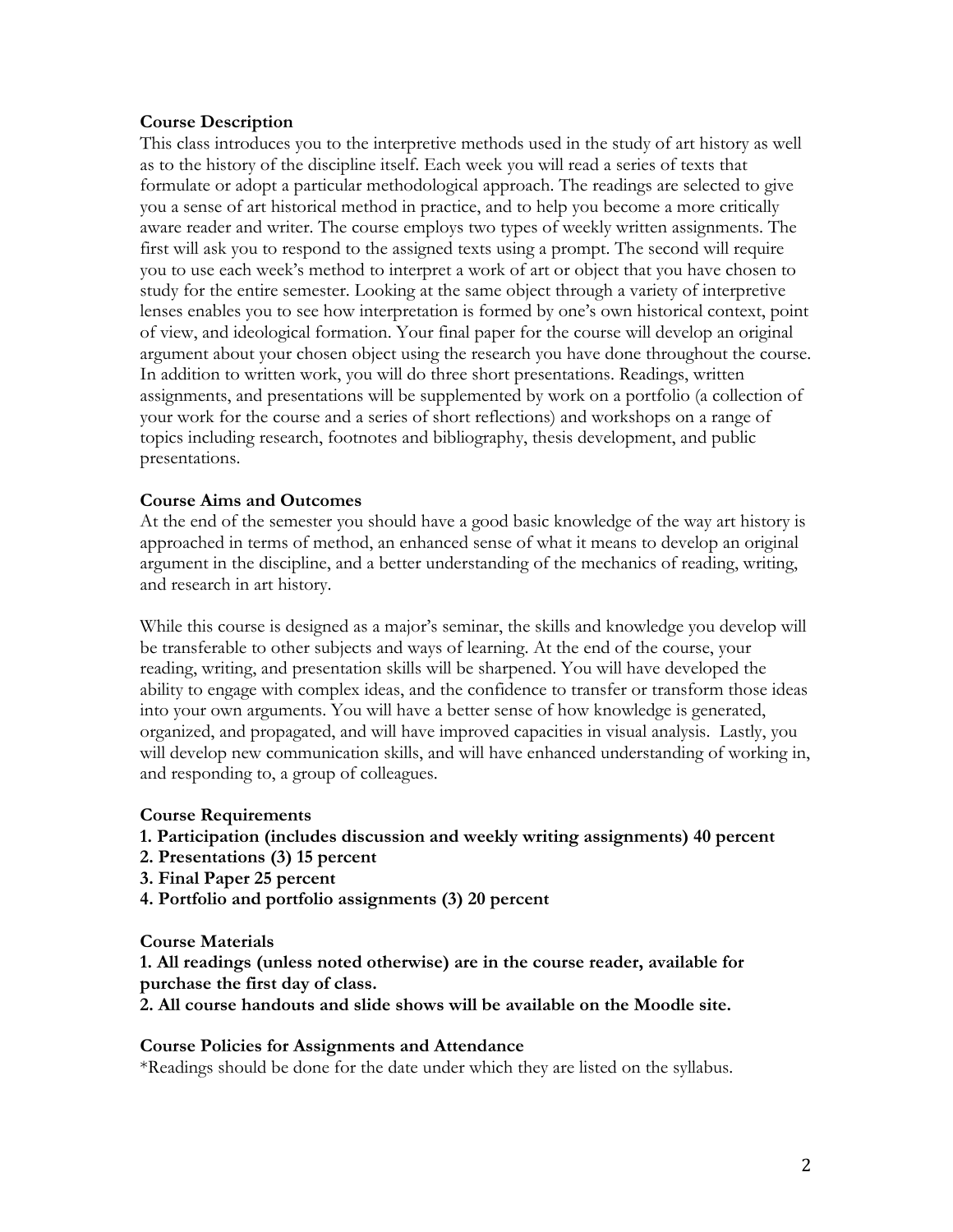\*Weekly writing assignments should be posted to Moodle for me to review by 5:00 pm on the Sunday before each class. Because the weekly papers are meant to shape class discussion, no late papers will be accepted. Even though the assignments are short, you should in each case focus on structure of argument, development of thesis, and use of evidence. Writing should be clear and free of grammatical and typographical errors. Papers will be graded on coherence (introduction, body, conclusion) and rigor (how carefully have you read the text and responded to the question). **ONCE MORE: No late weekly writing assignments will be accepted. You will be permitted to drop your lowest weekly assignment grade in your final average.**

\*There is one final paper (15 pages; **due Friday December 18 by 5:00 pm, posted to Moodle**). You will be working on this paper beginning in the first week of class and then during the semester through the weekly writing assignments about your chosen object. In week 12 of the semester you will submit a proposal for the paper that will include a bibliography, a statement of the research question, and an abstract describing the project. This proposal will be graded as part of the final paper grade (10 percent). Requests for extensions for the final paper will only be granted under extraordinary circumstances. Papers turned in after the due date will be downgraded one grade increment per day, and you will receive an "F" for the course (changed once the paper is turned in).

\*All of the written work for the course must be kept in a portfolio. To this portfolio will be added three assignments, each of which will require you to reflect on your relationship to the discipline of art history (and this class), your ideas about the relationship between art history and your education more generally, and your goals outside of Bard. Portfolio assignment 1 will be completed in the first class and then taken home for editing. Portfolio assignments 2 (due 10/25 by 5:00 pm via Moodle) and 3 (due 12/16 by 5:00 pm via Moodle) will require you to review and reflect on your work for the semester, including the work you have done for the final paper. You will meet with me during completion week to discuss your work for the course and the portfolio.

\*All written work must be typed, double-spaced, using 12 point font (Times or similar). Sources must be cited (using footnotes and Chicago Style), and a bibliography is expected for the final paper. All images discussed in the final paper must be illustrated. Final papers using incorrect bibliographic form or lacking illustrations will be returned for corrections.

\*Attendance and participation are an important part of this course. The instructor reserves the right to **FAIL** any student who misses more than two classes without a medical excuse (or equivalent). At the very least, expect that your grade will be lowered one increment per absence after two missed classes. In-class assignments cannot be made up.

\*Incompletes will only be granted in extraordinary circumstances. Note: Failure to complete one aspect of course work may result in an "F" for the course.

#### **General grading rubrics**

#### **Class Participation:**

"A range": A strong class participant does the reading before class and can contribute questions and comments about the reading to the class discussion. A strong participant does not overwhelm others during the conversation; rather, a strong participant listens to the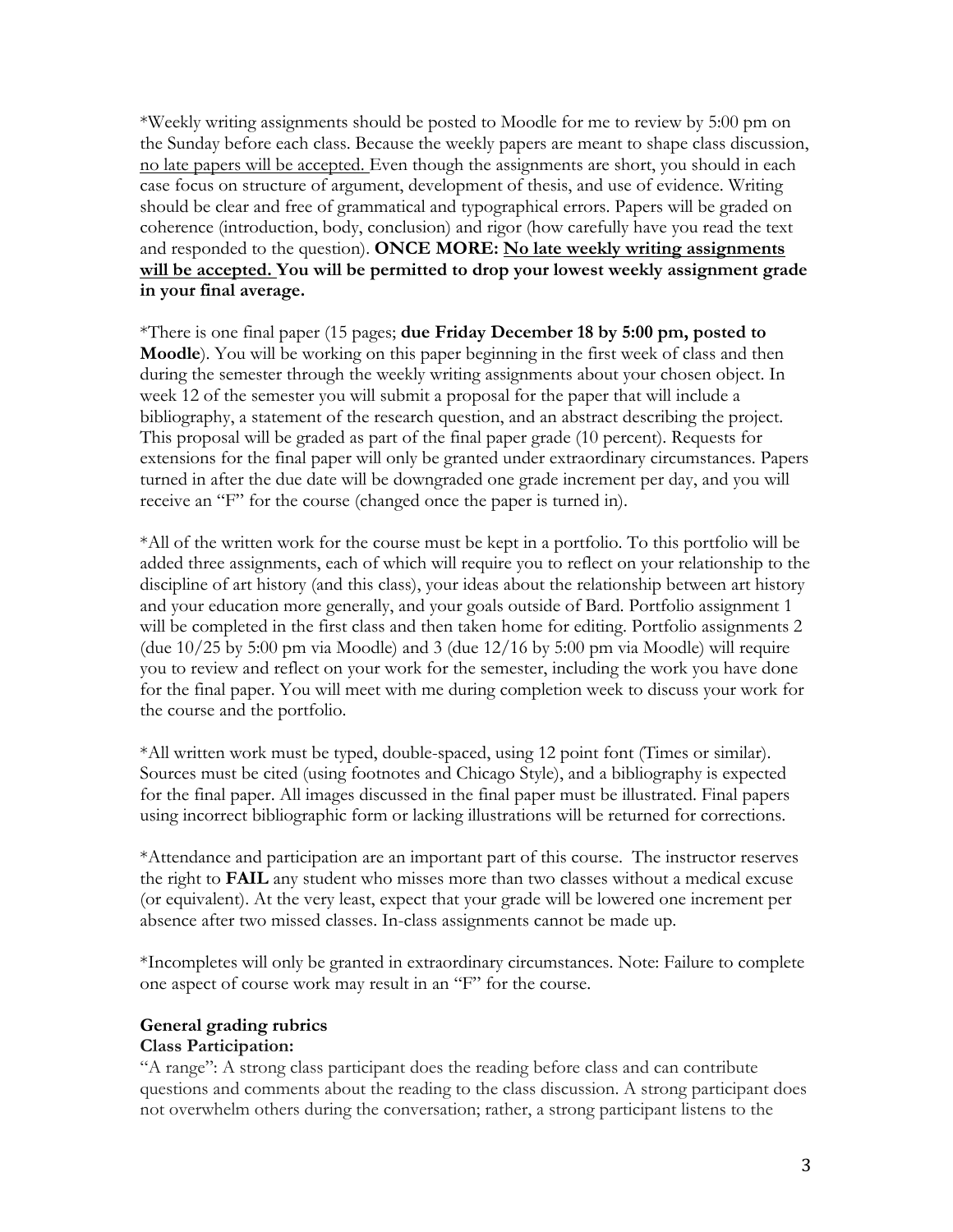conversation and adjusts his or her comments accordingly. An "A range" class participant can respond well when asked a question and is never absorbed in texting or cellphone use. "B range": A "B range" class participant does the reading before class but may contribute less than a stronger, "A range" participant. A "B range" participant may not be as good a listener as an "A range" student. A "B range" student is never absorbed in texting or cellphone use.

"C range": A "C range" participant fails to do the reading before class, but can contribute when asked questions about the images being shown.

"D range": A "D range" participant has excessive absences or is frequently late and cannot participate fruitfully in discussions of the readings or the images.

#### **Papers (note that I will distribute more explicit rubrics for each assignment)**

Papers for this class will be graded on clear expression of ideas, strong argument or point of view, use of proper grammar, and use of correct footnote/bibliographic form.

"A" papers are nearly flawless. They are well organized and free of grammatical and formal errors. They have a strong, clearly expressed point of view or argument (depending on the assignment).

"A-" papers will be nearly perfect, but may have a few more grammatical errors, or slight organizational issues than an "A" paper. They have a strong, clearly expressed point of view or argument (depending on the assignment).

"B+" papers will be strong in all categories, but may have more errors in grammar or organization than an "A" or "A-" paper. They have a strong, clearly expressed point of view or argument (depending on the assignment).

"B" papers will have a good argument and will be clearly written, argued, and organized. They may have grammatical or organizational problems of a higher order than " $A$ "-" $B$ +" papers.

"B-" papers will show a good effort in terms of the assignment, but usually have relatively obvious problems with grammar or organization.

"C"-range papers will show effort in terms of the assignment, but usually have substantial problems with argument, grammar, or organization.

"D"-range papers show a lack of effort or very serious problems in terms of grammar, organization, and argument.

#### **Presentations**

I will distribute a detailed presentation rubric and we will discuss in class before the first assigned presentation.

## **Portfolios**

"A" range portfolio assignments will show careful reflective thought about the questions. They will be well written and free of grammatical or typographical errors.

"B" range portfolio assignments will show reflective thought about the questions. They will be clearly written, but may have some grammatical or typographical errors.

"C" range portfolio assignments will show thought about the questions. They will be clearly written, but may have a number of grammatical or typographical errors.

"D" range portfolio assignments will demonstrate a lack of effort or very serious problems in terms of grammar and editing.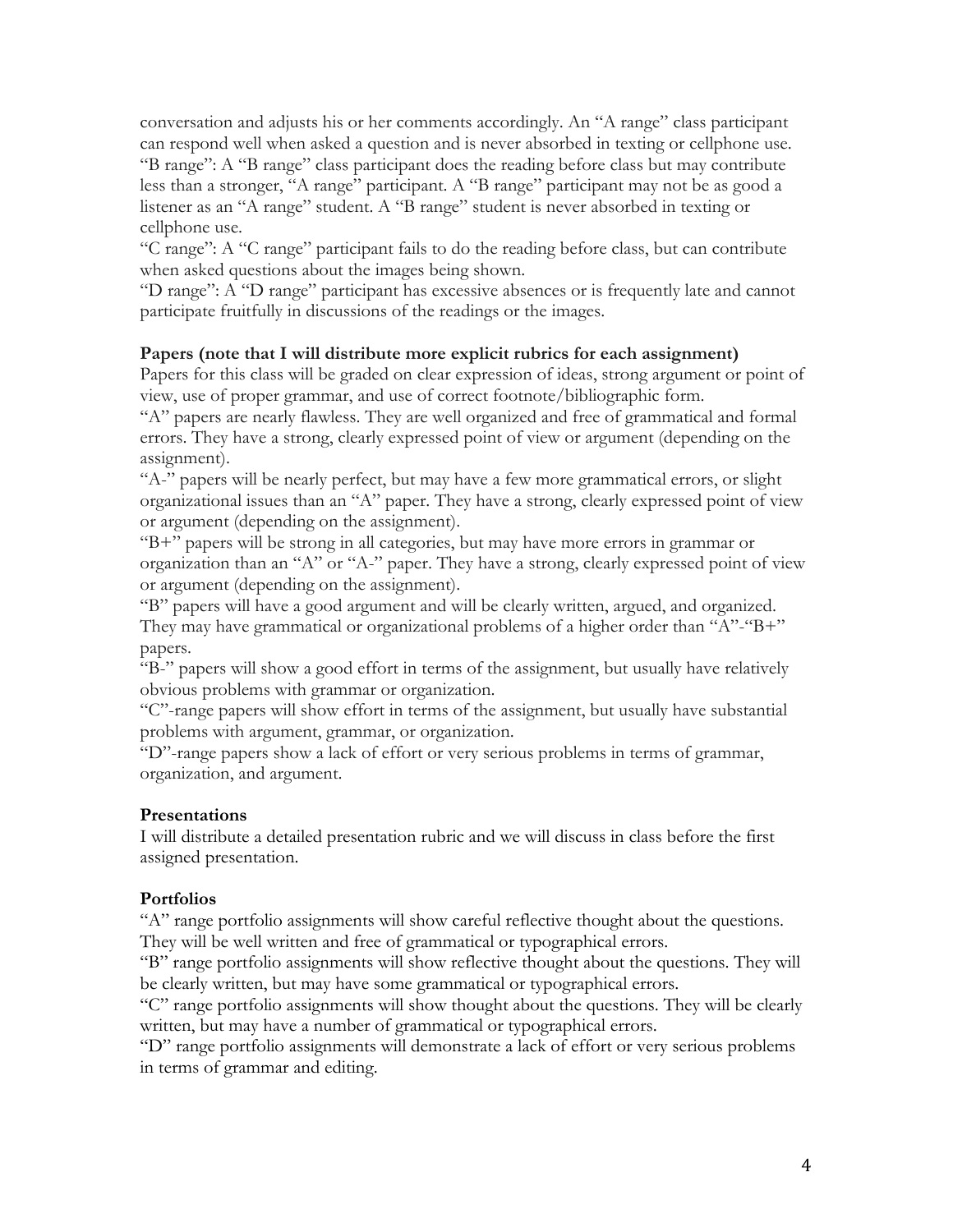# **CLASS SCHEDULE**

**August 31 Class One** Introduction: Before Art History (lecture, introductions, portfolio assignment)

**Workshop:** Reading critically

**September 7 Class Two** Art History as a Discipline (lecture, discussion and presentation of objects)

## **Readings:**

Robert Nelson, "The Map of Art History," *The Art Bulletin* (March 1997), 28-40.

Kelsey Merriam, *Painting the in-between : the elision of interior and exterior in the work of Johannes Vermeer* (Bard College Senior Project, 2010) NOTE: This reading is on our Moodle site.

**Workshop:** Developing a Research Question (review of senior project and rubric)

## **Assignments (EXCEPTING #1, ALL DUE SUNDAY SEPTEMBER 6 BY 5:00 PM—NO EXCEPTIONS):**

- 1. Read and analyze the senior project using the rubric on Moodle. Be prepared to discuss the rubric in class.
- 2. Robert Nelson is interested in exposing the structures through which art history as a discipline is constructed. Go the Bard Library; on reserve for our class you will find **a**  series of reprints of H.W. Janson's famous textbook on the history of art**.** How do these textbooks structure our understanding of art history? How do they change over time? 2-3 pages.
- 3. Pick an object (2-D or 3-D; if possible, a work you could visit in NYC or an area museum). You should pick an object on which you would like to focus the entire semester. Find the best digital image of your object that you can, and be prepared to discuss it in class. You should be able to tell the class: the maker and/or origin, the date, the place of origin, the place the object can currently be found, the object's original purpose, and your interest in it.
- 4. Research your object using all means you can think of (these should include, but are not limited to: the Bibliography of the History of Art, Jstor, New York Connect, and World Cat.), and put together a 15-item bibliography. See "Researching and Organizing a Bibliography" on Moodle for guidance). SENIORS: you may select an object related to your senior project, but you are not allowed to turn in work done in this class for the project.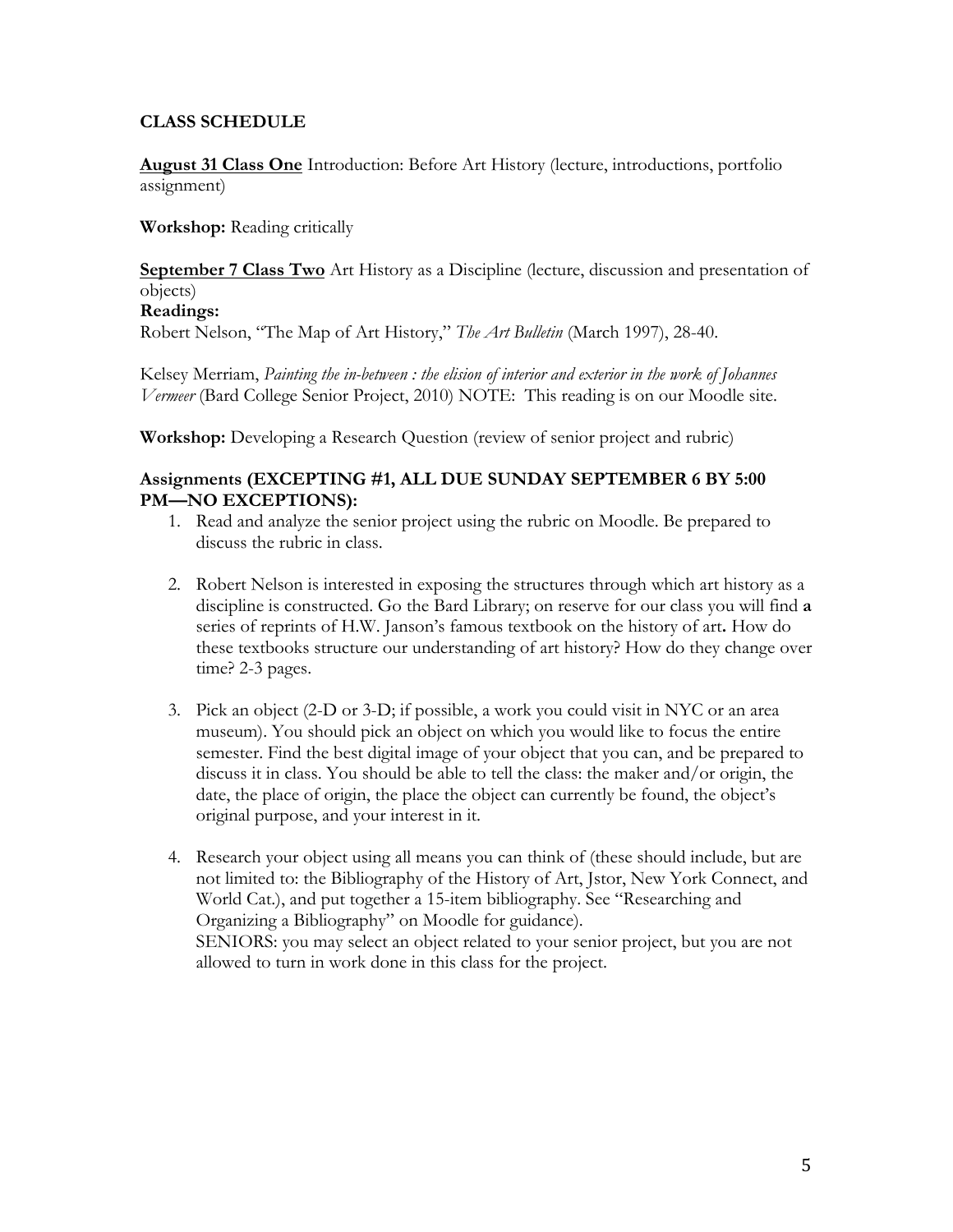**September 14 Class Three** Biography (lecture and discussion) **Readings:** 

Giorgio Vasari, *Lives of the Artists*, (first edition 1550, 1568, trans. George Bull, 2nd. ed. London: Penguin Books, 1965): selections (Cimabue, Giotto, Michelangelo; SKIM THE LATTER)

Ernst Kris and Otto Kurz, "The Heroization of the Artist in Biography," in *Legend, Myth, and Magic in the Image of the Artist* (New Haven, 1979): 30-60.

# **Assignments (DUE SUNDAY SEPTEMBER 13 BY 5:00 PM—NO EXCEPTIONS)**

- 1. What are the tropes and conventions outlined by Kris and Kurz? Can you think of modern or contemporary examples of these tropes? 2-3 pages.
- 2. Write a 2-page biography of your object's maker. If your object does not have a single maker, describe the entity or group of people that created it (who are they, where did they come from, how did they work together, and why did they work together?) If your object has an anonymous maker, describe the culture from which the object came—why is the maker anonymous?

**Workshop:** Writing a Formal Analysis

**September 21 Class Four** Form, Style, Materials (lecture and discussion) **Readings:**

Clement Greenberg. "Abstract, Representational, and So Forth," (1954) in *Art and Culture* (Boston, 1961): 133-138.

Heinrich Wölfflin, *Principles of Art History*, in *The Art of Art History,* Donald Preziosi ed. (Oxford, 1998): 115-126.

Michael Baxandall, "Material," in *The Limewood Sculptors of Renaissance Germany* (New Haven and London, 1980): 27-38.

# **Assignments (DUE SUNDAY SEPTEMBER 20 BY 5:00 PM—NO EXCEPTIONS)**

1. Compare Greenberg's and Wölfflin's approach to formal analysis. 2-3 pages.

2. Write a 2-3 page formal analysis of your object.

**Workshop:** Writing an annotated bibliography and a survey of the literature.

# **September 28 Class Five** Art as Symbol: Iconography (lecture and discussion) **Readings:**

Erwin Panofsky, "Iconography and Iconology: An Introduction to the Study of Renaissance Art," (1st publ. 1939) in *Meaning in the Visual Arts: Papers in and on Art History* (Princeton, 1955): 26-54.

Meyer Schapiro, "'Musicipula Diaboli,' The Symbolism of the Merode Altarpiece," *Art Bulletin* 27 (1945): 182-187.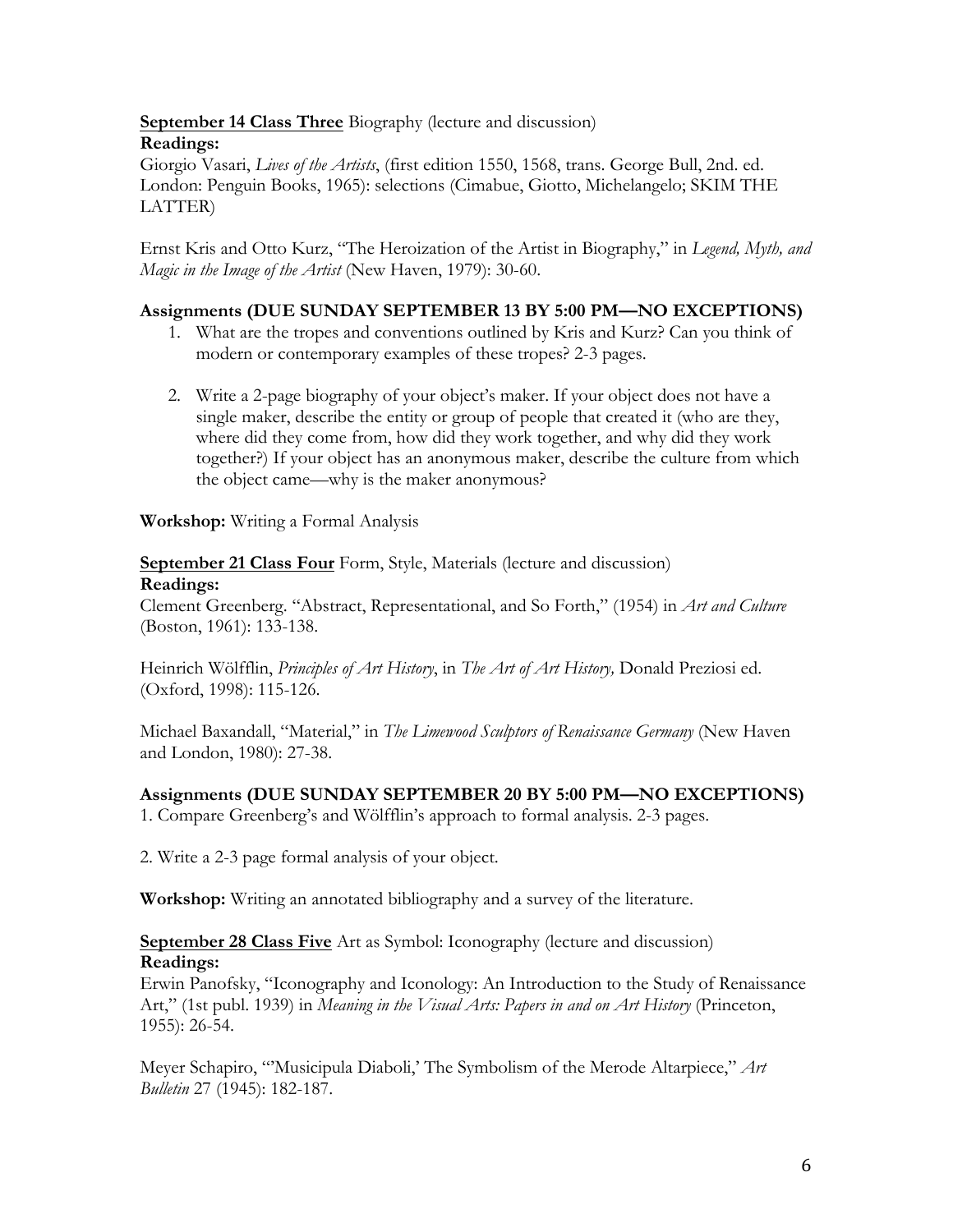## **Assignments (DUE SUNDAY September 27 BY 5:00 PM—NO EXCEPTIONS)**

1. Describe Panofsky's three levels. What kinds of presumptions about art does the use of this method assume? 2-3 pages.

2. How might the use of an iconographic approach limit Meyer Schapiro's interpretation of the *Merode Altarpiece*? 2-3 pages.

3. Create a 10 item (minimum) annotated bibliography of your object.

**Workshop:** Conducting Research

# **October 5 Class Six** Social History (lecture and discussion)

T.J. Clarke, "On the Social History of Art," in *Image of the People, Gustave Courbet and the 1848 Revolution* (London, 1973): 9-20.

T.J. Clarke, "Olympia's Choice," in *The Painting of Modern Life* (New York, 1984): 80-146.

Michael Baxandall, "Art, Society, and the Bouguer Principle," *Representations* 12, no. Fall (1983): 32-43.

# **Assignments (DUE SUNDAY OCTOBER 4 BY 5:00 PM—NO EXCEPTIONS)**

- 1. What evidence does T.J. Clarke use in his argument about Olympia? How does he use it to support his points? 2-3 pages.
- 2. What are Baxandall's reservations about social art history? 2-3 pages.

**Workshop:** Developing Context

# **October 12 FALL BREAK, NO CLASS**

## **October 19 Class Seven** Art and Identity

Readings:

Linda Nochlin, 'Why Have There Been No Great Women Artists?' *Art News*, Vol. 69, No. 9 (January 1971), reprinted in L. Nochlin, *Women, Art, and Power and Other Essays* (New York: Harper & Row): 147-158.

Kobena Mercer, "Skin Head Sex Thing: Racial Difference and the Homoerotic Imaginary," *New Formations* (Spring 1992): 1-24.

Judith Butler, "Subjects of Sex/Gender/Desire," in *Gender Trouble* (New York, 1999): 3-33.

# **Assignments (DUE SUNDAY OCTOBER 18 BY 5:00 PM—NO EXCEPTIONS)**

- 1. Write a 2-3 page description of the social context in which your object was created.
- 2. According to Linda Nochlin, why have there been no great women artists? What is one of the fundamental problems with Nochlin's argument? 2-3 pages.
- 3. Why did Mercer change his mind? 2-3 pages.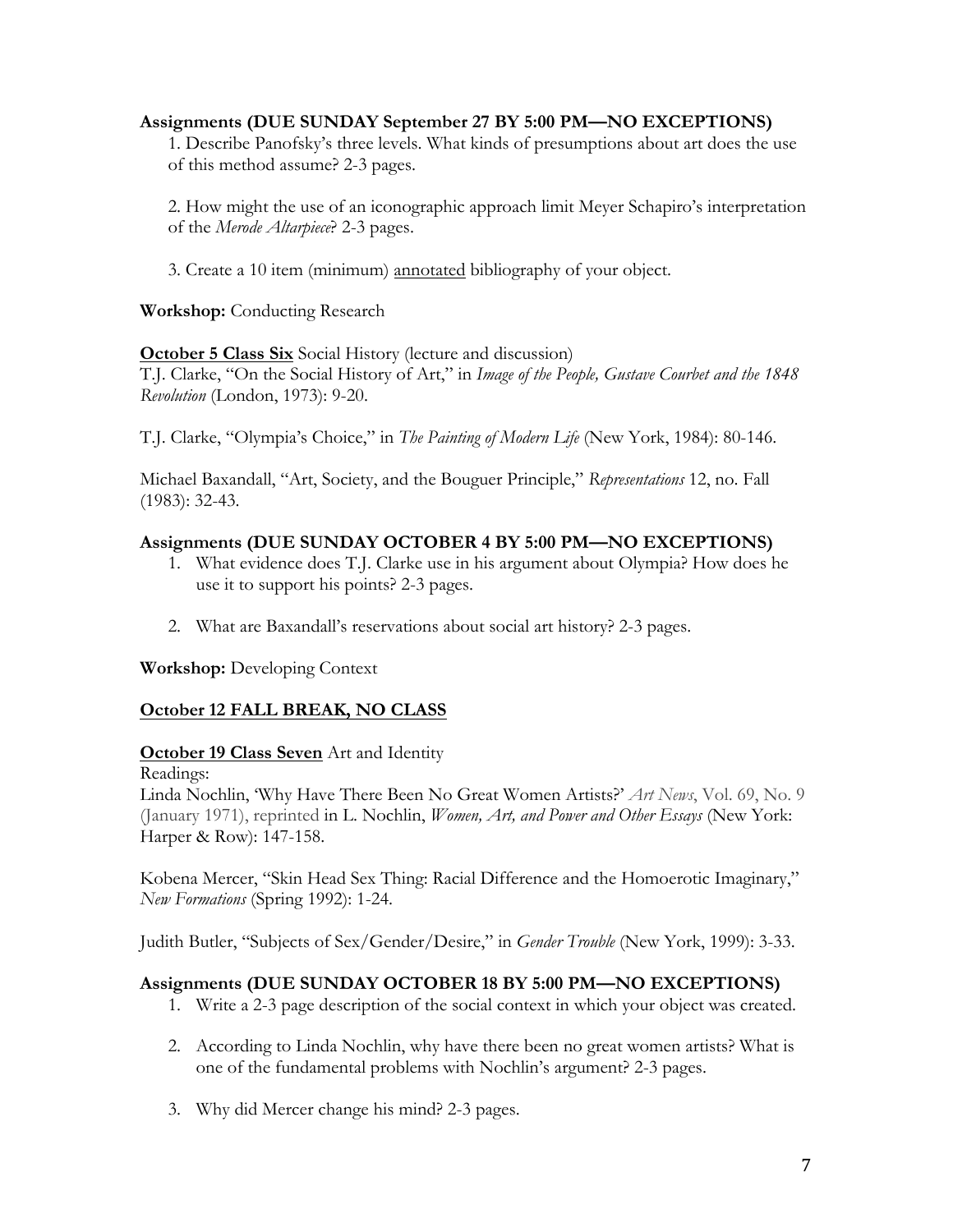**Workshop:** Revisiting the Research Question

**October 26 Class Eight** Art as a System of Signs: Structuralism and Post Structuralism (lecture, discussion, presentations of images)

#### **Readings:**

Roland Barthes, 'Rhetoric of the Image', in *Image-Music-Text*, ed. by Stephen Heath (London: Fontana, 1977), pp. 33-40.

Rosalind Krauss, 'In the Name of Picasso', in *The Originality of the Avant-Garde and Other Modernist Myths* (Cambridge, MA: MIT Press, 1985), pp. 23-40.

Norman Bryson, 'Semiology and Visual Interpretation', *Visual Theory: Painting and Interpretation*, ed. N. Bryson, M. A. Holly, and K. Moxey (New York 1991), pp. 61-73.

# **Assignments (DUE SUNDAY OCTOBER 25 BY 5:00 PM—NO EXCEPTIONS)**

- 1. Find an advertising image and be prepared to explain how it can be interpreted within Barthes' framework.
- 2. What is the difference between iconography and semiology? (Bryson will be most helpful here) 2-3 pages.
- 3. Second portfolio question: How has your thinking about art history, and your relationship to it as a thinker, changed since the first week of class? (2 pages)

## **Workshop:** Presenting Your Work

# **November 2 Class Nine** Reception (lecture, discussion, presentations)

#### **Readings:**

Michel Foucault, "Las Meninas," (1st publ. 1966) in *The Order of Things: An Archeology of the Human Sciences* (New York, 1970): 3-16.

Michael Fried, "Painting and the Beholder," in *Absorption and Theatricality: Painting and the Beholder in the Age of Diderot* (Chicago, 1980): 107-160.

Michael Ann Holly, "Reciprocity and Reception Theory," in A Companion to Art Theory, P. Smith and Carolyn Wilde, eds (Oxford, 2002): 448-57.

## **Assignments (DUE SUNDAY NOVEMBER 1 BY 5:00 PM—NO EXCEPTIONS)**

- 1. What is the relationship between painting and the beholder, according to Fried? 2-3 pages.
- 2. 2. In a paper of 2-3 pages discuss 1) how your object would have been seen in its original, intended context and who would have been its audiences, 2) how your object responds to or does not recognize its intended audience, 3) what kind of a relationship is set up between your work and the viewer today.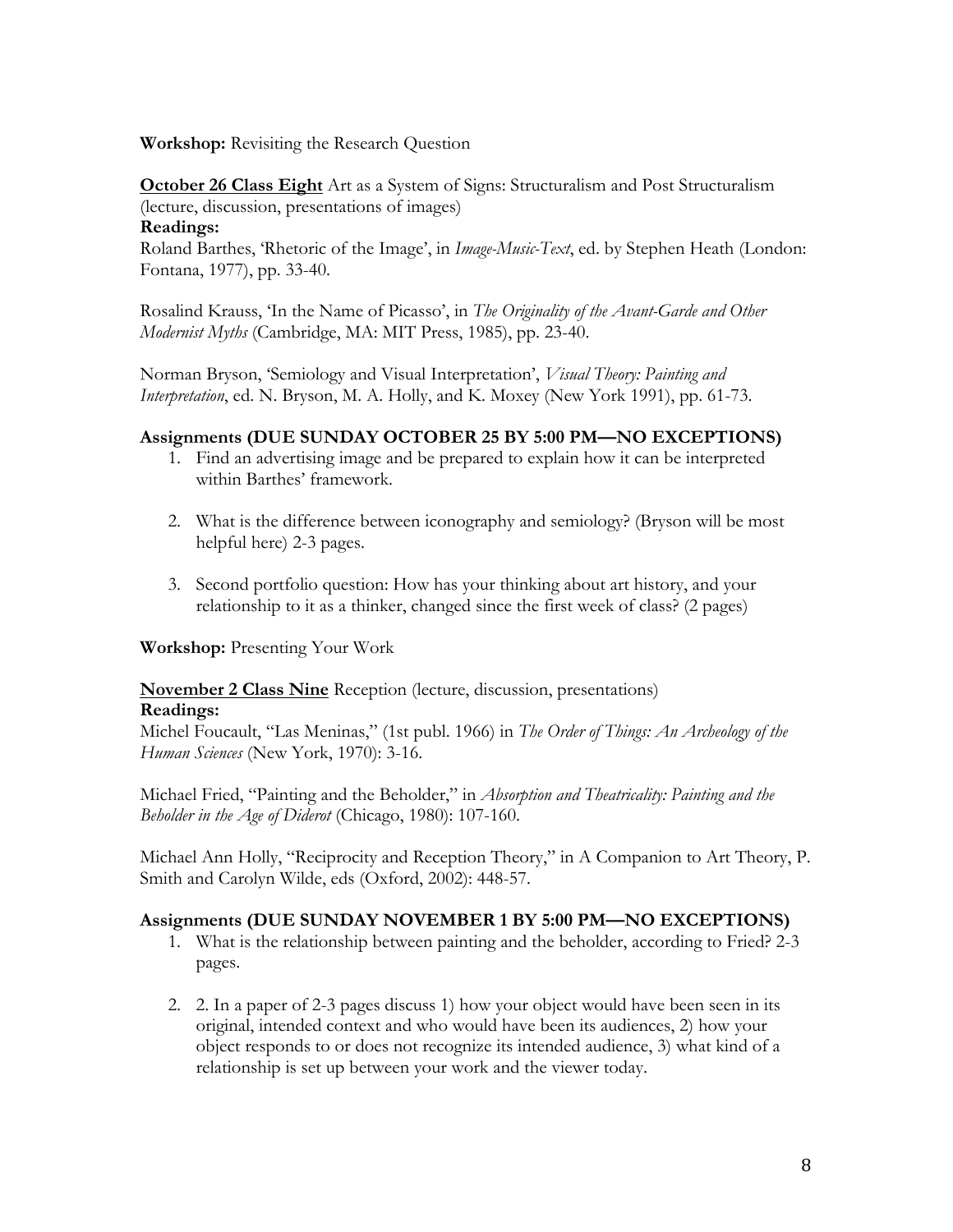3. Present this paper to the class using a digital image (5 mins. max). Note: even though this presentation is short, it should be extremely polished. I will give you a template to follow. Plan on using either a written script, or notes on index cards.

# **November 9 Class Ten** Psychoanalysis (lecture, discussion)

## **Readings:**

Sigmund Freud, 'The Moses of Michelangelo', in *Writings on Art and Literature* (Stanford: Stanford University Press, 1997): 122-148

Ewa Lajer-Burcharth, "David's Sabine Women: Body, Gender and Republican Culture under the Directory," *Art History* 14.3 (1991): 397-429.

Jacques Lacan, "The mirror stage as formative of the function of the I as revealed in psychoanalytic experience," (1949).

# **Assignment (DUE SUNDAY NOVEMBER 8 BY 5:00 PM—NO EXCEPTIONS)**

1. How does Lajer-Burcharth use Lacan to support her argument? What methods does she use in addition to psychoanalysis? 2-3 pages.

**Workshop:** Citation and Bibliography

# **November 16 Class Eleven** Phenomenology

#### **Readings:**

Maurice Merleau-Ponty, *Phenomenology of Perception* (London: Routledge, 2014): 69-74, 209- 213.

Amelia Jones, "Meaning, Identity, Embodiment: The Uses of Merleau-Ponty's Phenomenology in Art History," in Art and Thought (Oxford: Blackwell, 2003), pp. 71-90.

Rosalind Krauss, "Allusion and Illusion in Donald Judd," *Artforum* (May 1966), 24-26.

Gaston Bachelard, "The house. From Cellar to Garret. The Significance of the Hut," *The Poetics of Space* (Boston: Beacon Press, 1969, 1994), pp. 3-37.

## **AssignmentS (TBA) DUE SUNDAY NOVEMBER 15 BY 5:00 PM—NO EXCEPTIONS)**

## **November 23 Class Twelve** Curatorial Practice (lecture, discussion) **Readings:** Philip Fisher, "The Future's Past," *New Literary History* (Spring 1975), 587-606.

Martha Ward, "What is Important about the History of Modern Art Exhibitions?," in *Thinking About Exhibitions* (London: Routledge, 1996): 451-464.

Bruce Altshuler, "Introduction," *Salon to Biennial: Exhibitions that Made Art History, Vol. I* (London: Phaidon, 2008): 11-19.

# **Assignments (DUE SUNDAY NOVEMBER 22 BY 5:00 PM—NO EXCEPTIONS)**